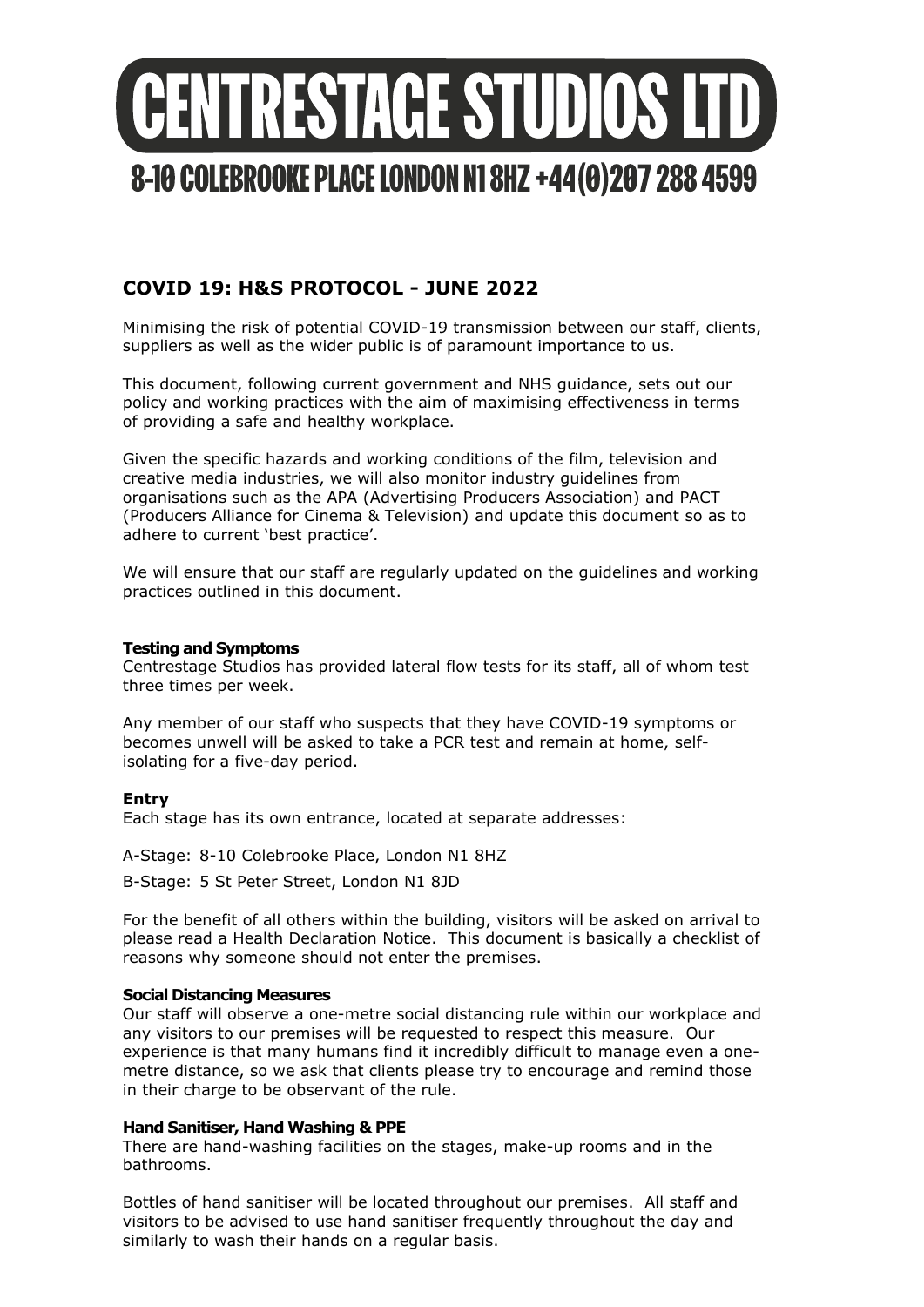Clients are requested to arrive with their own hand sanitiser and face masks and distribute to anyone who does not have them, please.

Everyone entering the building is still requested to wear a face mask, but we do respect the fact that this is no longer a legal requirement and the parallel fact that nobody is wearing them anymore.

#### **Bathrooms**

We have left instructions in each cubicle requesting that the seat be left down when flushing. This helps limit 'droplet dispersion'. Our toilet cubicles are individually isolated and ventilated to outside, which means that visitors may continue to use the hand dryers. We will also provide hand towels.

An NHS study suggests than conventional warm-air dryers (like our ones) can perform as well as paper towels or 'modern blade-style dryers' if the hands are dried for the full amount of time that the air flow continues.

Each of our bathrooms has a shower room, which may be used by visitors and staff alike. We ask that people please bring their own towels.

### **Hygiene – furniture and equipment**

We have installed apparatus that will manufacture and dispense **Stabilised Aqueous Ozone (SAO)**. SAO is harmless to people but will kill contaminants with which it comes in to contact, such as viruses, germs, bacteria etc.

We will use SAO to sanitise the studios and equipment:

**\*High-touch surfaces** such as door handles, taps, tables, chair backs etc will be cleaned regularly during the shooting day by Centrestage staff (unless access to the stage is not appropriate). If we cannot get on to the stage, we would expect that those within would conduct their own cleaning regime, please.

**\*General Deep Clean** – we will arrange for the stage and common parts to be sprayed at night with 'SAO', using an Atomiser. Atomised particles stick to all surfaces with which they come in contact and kill contaminants before evaporating.

**\*Clean as you go** - we would expect that crew and other visitors to our premises 'do their bit' by cleaning as they go. For instance, make-up and wardrobe rooms as well as production offices should be disinfected (spraying and wiping all surfaces and fixtures with a decontaminant) at the end of the day by those who have been the principal occupants, please. We will make our SAO available to those who are volunteering the cleaning.

#### **Ventilation**

Both stages are fitted with large ventilating systems permitting a high turnaround in fresh air exchange. Ventilation on the stages can be constant, assuming the stage doors may be left to some extent open, or just between takes (highpowered ventilation is quite noisy). The canteen and offices are constantly ventilated. Fan units are deep cleaned and filters are changed on a regular basis. There is no air conditioning system within the building.

#### **How many people?**

Our current recommendation is that the total amount of visitors be as follows:

A-Stage: 24 (Stage-18/Ancillary Rooms-6) B-Stage: 16 (Stage-10/Ancillary Rooms-6)